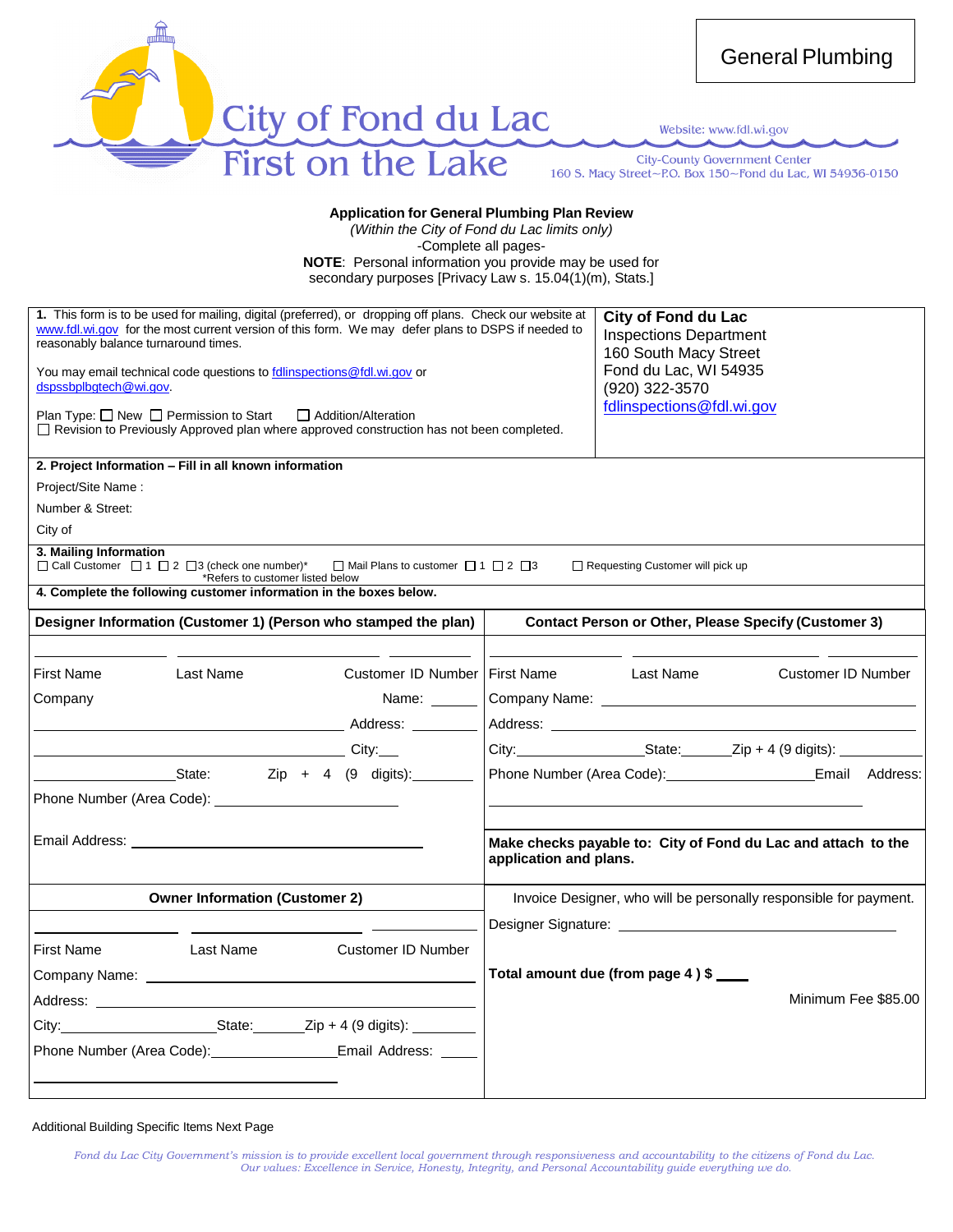Optional Service-of Permission to Start Requested:

As the owner, I request to begin plumbing installations prior to plan review approval I agree to make any changes required after plans have been reviewed, and to remove or replace any non-code complying construction and make revisions to plans on any changes. I will not permit any installation to exceed 18 inches above the unexcavated floor.

Request is for the following specific plumbing installations:

| Sanitary Sewer;                              |
|----------------------------------------------|
| $\vert$   Private interceptor main sewer(s); |
| Storm Sewer;                                 |
| Water service;                               |
| $\vert \ \vert$ Private water main;          |
| Intorior building drain:                     |

Interior building drain;

Interior water service;

Interior water distribution.

| Owner's Signature: |  |  |
|--------------------|--|--|
|                    |  |  |

| <b>5. BUILDING SPECIFIC INFORMATION</b>                                                                                                               |                                                                                                                                                                                                                                                       |                 |
|-------------------------------------------------------------------------------------------------------------------------------------------------------|-------------------------------------------------------------------------------------------------------------------------------------------------------------------------------------------------------------------------------------------------------|-----------------|
| □ New □ Addition/Alteration □ Revision to Previously Approved plan where approved construction has not been completed                                 | □ Project is Apartment/Condo only □ Healthcare and Related Facility □ Multiple identical buildings Number of identical buildings being submitted                                                                                                      |                 |
| Indicate Building/Tenant Designation for Each Building and/or Tenant Space (Attach Additional Pages if Necessary)                                     |                                                                                                                                                                                                                                                       |                 |
| <b>Building/Facility Name/Designation</b><br><b>Previous Tenant Name</b>                                                                              | <b>Building/Facility Address</b>                                                                                                                                                                                                                      |                 |
| Item Description - Indicate items included with this submittal for<br>this building.                                                                  | Fee Computations (doubled for installation without approval) Check<br>appropriate box and enter fee Calculate the fees separately for each<br>building                                                                                                | Required<br>Fee |
| Indicate here the total number of interior fixtures, including roof drains<br>and hose bibs being submitted for this building:                        | TOTAL #                                                                                                                                                                                                                                               |                 |
| <b>6. BUILDING SPECIFIC SANITARY:</b>                                                                                                                 | Select ONE of the following six options and enter the corresponding diameter or Drainage Fixture Units (DFU) and enter fee                                                                                                                            |                 |
| Interior Sanitary Drain and Vent System and Exterior<br>1.<br><b>Sanitary Building Sewer</b>                                                          | Diameter of sanitary building sewer(s) in inches<br>x \$50                                                                                                                                                                                            |                 |
| 2.<br>Interior Sanitary Drain and Vent system only                                                                                                    | Diameter of sanitary building sewer, in inches, required to serve the<br>building. x \$50                                                                                                                                                             |                 |
| 3.<br>Exterior Sanitary Building Sewer(s) only                                                                                                        | Diameter of sanitary building sewer(s) in inches<br>x \$30                                                                                                                                                                                            |                 |
| 4.<br>Interior Sanitary Drain and Vent system within an<br>addition or remodeled building                                                             | DFU's new, added or relocated<br>See fee Table 1 on page 4 to convert DFU to a fee                                                                                                                                                                    |                 |
| 5.<br>Multiple exterior Sanitary Building Sewers serving the<br>single building, and the interior Sanitary Drain and Vent                             | DFU's new, added or relocated<br>See fee Table 1 on page 4 to convert DFU to a fee                                                                                                                                                                    |                 |
| Interior Sanitary Drain and Vent System with multiple<br>6.<br>building drains exiting the building. No exterior sanitary sewers                      | DFU's new, added or relocated<br>See fee Table 1 on page 4 to convert DFU to a fee                                                                                                                                                                    |                 |
| 7. BUILDING SPECIFIC WATER:<br>Select ONE of the following six options and enter the corresponding diameter or Gallons Per Minute (GPM) and enter fee | *Fees are based on GPM and pipe diameter using the empirical sizing method per SPS 382.40(7).<br>Fees for other engineered systems are subject to change.*                                                                                            |                 |
| Interior Water Distribution system and exterior Water Service<br>1.                                                                                   | Diameter of exterior water service in inches, or if serving a combination<br>domestic and fire sprinkler system, enter diameter of interior water<br>distribution immediately after the meter or at the building control valve in<br>x \$50<br>inches |                 |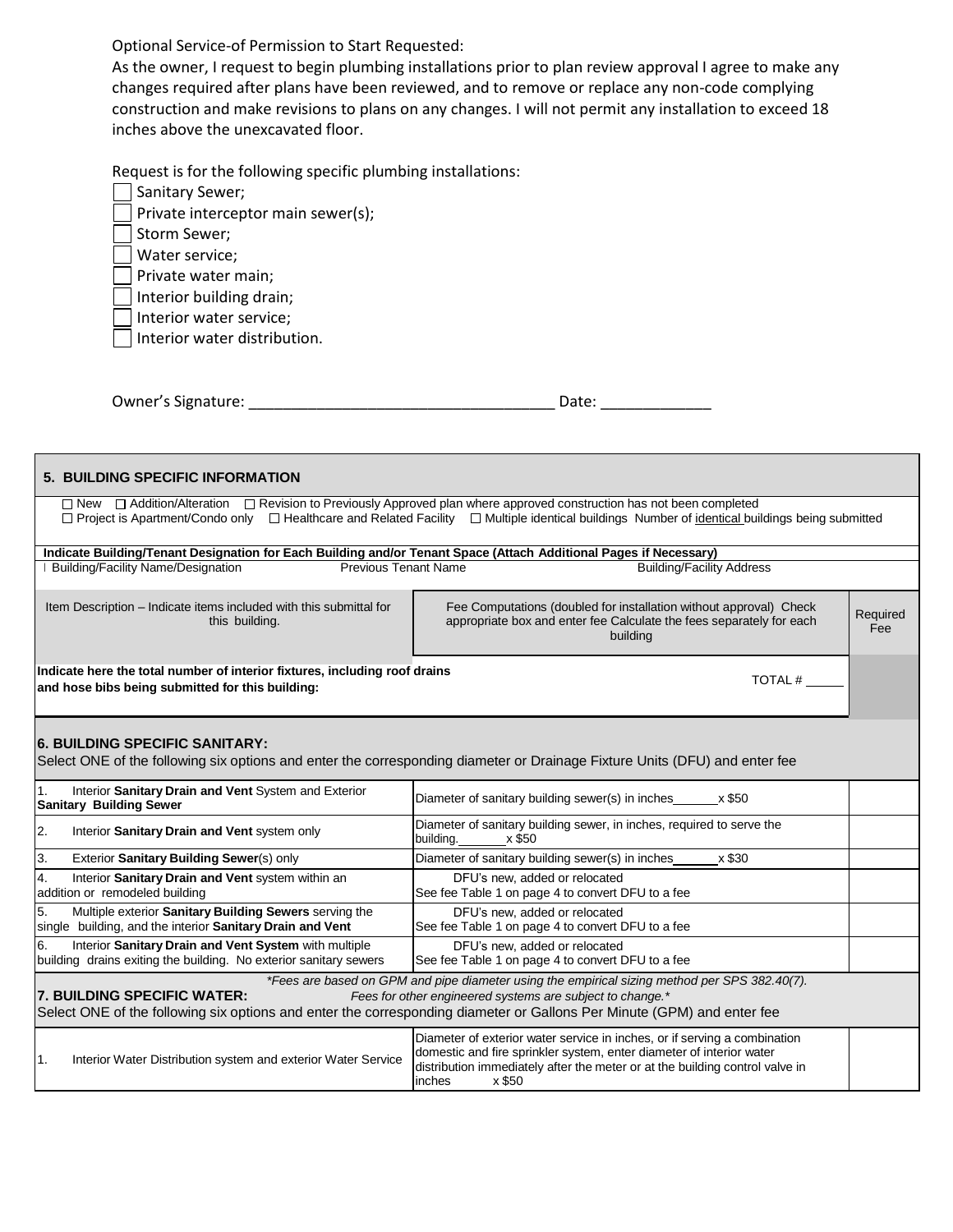| 2.<br>Interior Water Distribution system, no exterior Water Service                                                                  | Diameter of interior water distribution immediately after the meter or at the<br>building control valve in inches<br>x \$50            |
|--------------------------------------------------------------------------------------------------------------------------------------|----------------------------------------------------------------------------------------------------------------------------------------|
| 3.<br>Exterior Water Service(s), no interior Water Distribution                                                                      | Diameter of exterior water service in inches<br>x \$30                                                                                 |
| 4.<br>Interior Water Distribution system within an<br>addition or remodeled building, no exterior Water                              | GPM added or relocated<br>See fee Table 2 on page 4 to convert GPM to a fee                                                            |
| 5.<br>Multiple exterior Water Services serving the single building,<br>and the interior Water Distribution system                    | <b>GPM</b><br>See fee Table 2 on page 4 to convert GPM to a fee                                                                        |
| 6.<br>Interior Water Distribution system with multiple services<br>exiting the building, no exterior Water Services.                 | <b>GPM</b><br>See fee Table 2 on page 4 to convert GPM to a fee                                                                        |
|                                                                                                                                      | 8. Indicate the number of items below included with this submittal. Note : * no additional fee if submitted with Sanitary Drain & Vent |
| Grease Interceptor                                                                                                                   | Number of Grease Interceptors<br>x \$85*,                                                                                              |
| Garage Catch Basin                                                                                                                   | Number of Garage Catch Basins<br>x \$85*,                                                                                              |
| Oil Interceptor                                                                                                                      | Number of Oil Interceptors<br>x \$85*, n                                                                                               |
| Car Wash Interceptor                                                                                                                 | Number of Car Wash Interceptors<br>x \$85*,                                                                                            |
| Sanitary Dump Station                                                                                                                | Number of Sanitary Dump Stations<br>x \$85*,                                                                                           |
| Mixed Wastewater Holding Devices                                                                                                     | Number of Mixed Wastewater Holding Devices<br>x \$85*,                                                                                 |
| <b>Chemical System</b>                                                                                                               | Number of Chemical Systems<br>x \$85*,                                                                                                 |
| 9. Cross Connection Control Assemblies                                                                                               | Request to Review Cross Connection Control Assemblies in  Number of Cross Connection Control Assemblies _____ x \$30                   |
| <b>NON-Health Care Related Facilities</b>                                                                                            |                                                                                                                                        |
| <b>10. SITE SPECIFIC INFORMATION:</b>                                                                                                |                                                                                                                                        |
| Check and complete diameter information if included in this submittal                                                                | Fee Computation (doubled for installation without approval). Check appropriate box Required Fee<br>and make fee computation.           |
| Indicate total number of exterior fixtures such as storm drain inlets<br>submitted with this application _____                       | Drainage area served by the storm plumbing system is (check one and enter<br>corresponding information)                                |
| Check all that apply:                                                                                                                | A. Less than or equal to 1 acre drainage to the plumbing system with a                                                                 |
| Interior storm drain system with a clearwater drain system (if<br>submitting interior storm only, use the roof area to determine the | single discharge point. ______ diameter at discharge point in inches x<br>\$15/inch                                                    |
| drainage area for fees.)                                                                                                             | B. Less than or equal to 1 acre drainage to the plumbing system with                                                                   |
|                                                                                                                                      | multiple discharge points. _______ Total GPM discharge. See Table 3 on                                                                 |
| Interior storm drain system without a Clearwater drain system (if                                                                    | next page to convert GPM to fee                                                                                                        |
| submitted interior storm only, use the roof area to determine the<br>drainage area for fees.)                                        | C. Greater than 1 acre drainage to the plumbing system. ______ Acres.                                                                  |
|                                                                                                                                      | See Table 4 on next page to convert acres to a fee                                                                                     |
| <b>Storm Building Sewer Storm</b>                                                                                                    | NOTE: Maintenance plan submittal required.                                                                                             |
| <b>Private Interceptor Main Sewer</b>                                                                                                | • If submitting infiltration WITHOUT storm, calculate the corresponding<br>tee                                                         |
| Clearwater drain system without an interior storm drain system                                                                       | In A, B, or C above as if you were submitting those elements and enter                                                                 |
|                                                                                                                                      | here _________. Add \$200 and enter the total fee in the fee column.                                                                   |
|                                                                                                                                      | \$15/inch diameter of each Clearwater drain system inches ______ x \$15                                                                |
|                                                                                                                                      | inch                                                                                                                                   |
| <b>SANITARY</b>                                                                                                                      |                                                                                                                                        |
| Submittal of Sanitary Private Interceptor Main Sewer                                                                                 | Sum of largest PIMS diameters in inches ______ x \$30/inch. (Compute for                                                               |
| Indicates the number of independent connections to the                                                                               | each independent system and total)                                                                                                     |
| municipal sewer or POWTS ___________                                                                                                 |                                                                                                                                        |
|                                                                                                                                      |                                                                                                                                        |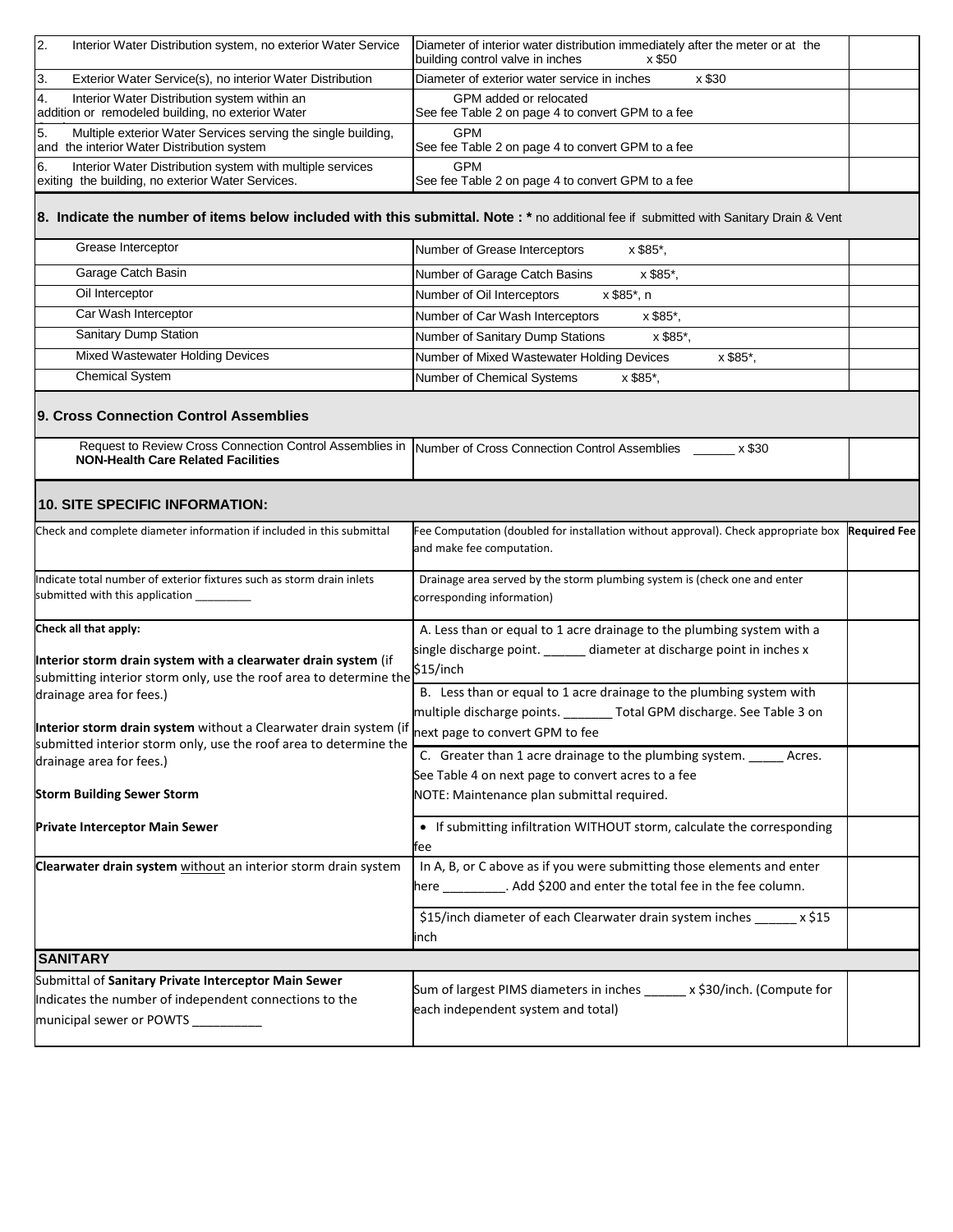| Mobile/Manufactured Home Park and/or<br><b>Campground/Recreational Vehicle Park</b>                                                                                  | Required<br>Fee | Mobile/Manufactured Home Park and/or<br><b>Campground/Recreational Vehicle Park</b>        | Required<br>Fee |  |
|----------------------------------------------------------------------------------------------------------------------------------------------------------------------|-----------------|--------------------------------------------------------------------------------------------|-----------------|--|
| 1-25 Sites                                                                                                                                                           | \$300           | 51-125 Sites                                                                               | \$400           |  |
| 26-50 Sites                                                                                                                                                          | \$350           | Greater than 125                                                                           | \$500           |  |
| Mobile/Manufactured Home Park and/or Campground/Recreational Vehicle Park submittal includes:                                                                        |                 |                                                                                            |                 |  |
| <b>Sanitary Dump Station</b>                                                                                                                                         |                 | <b>Exterior Water Service</b>                                                              |                 |  |
| <b>Exterior Sanitary Sewer</b>                                                                                                                                       |                 | Private Water Main                                                                         |                 |  |
| Sanitary Private Interceptor Main Sewer                                                                                                                              |                 |                                                                                            |                 |  |
| 12. OTHER FEES                                                                                                                                                       |                 |                                                                                            |                 |  |
| Permission to Start                                                                                                                                                  |                 | A fee for Permission to Start be charged at a rate of \$80 per hour (Minimum               |                 |  |
| Plan Approval Extension (1 year maximum)                                                                                                                             |                 | \$120                                                                                      |                 |  |
| Revision to previously approved plans (List Regulated Object<br>Number(s) from the approval letter that are being revised)                                           |                 | \$85 Required - NOTE: Must be scheduled with office that previously<br>reviewed the plans. |                 |  |
|                                                                                                                                                                      |                 | Enter Total Fee Here and at Bottom of First Page                                           |                 |  |
| <b>WATER</b>                                                                                                                                                         |                 |                                                                                            |                 |  |
| <b>Private Water Main</b><br>Indicate the number of independent connections to the municipal leach independent system and total)<br>water main or well pressure tank |                 | Sum of water main diameters in inches _________ x \$30/inch (Compute for                   |                 |  |

| DRAINAGE FIXTURE UNIT (DFU) FEE TABLE |                         |                          |  |
|---------------------------------------|-------------------------|--------------------------|--|
| <b>DFU</b>                            | Pipe<br><b>Diameter</b> | Fee (diameter<br>X \$50) |  |
|                                       | 11/4                    | \$50                     |  |
| $2 - 3$                               | 11/2                    | \$65                     |  |
| $4-6$                                 | 2                       | \$75                     |  |
| $7 - 20$                              | 3                       | \$150                    |  |
| 21-160                                | 4                       | \$200                    |  |
| 161-360                               | 5                       | \$250                    |  |
| 361-620                               | 6                       | \$300                    |  |
| 621-1400                              | 8                       | \$400                    |  |
| 1401-2500                             | 10                      | \$500                    |  |
| 2501-3900                             | 12                      | \$600                    |  |

## Table 1 and 1 and 1 and 1 and 1 and 1 and 1 and 1 and 1 and 1 and 1 and 1 and 1 and 1 and 1 and 1 and 1 and 1 and 1 and 1 and 1 and 1 and 1 and 1 and 1 and 1 and 1 and 1 and 1 and 1 and 1 and 1 and 1 and 1 and 1 and 1 and

| STORM GALLONS PER MINUTE (GPM) FEE TABLES |                 |                 |  |
|-------------------------------------------|-----------------|-----------------|--|
| <b>GPM</b>                                | <b>Diameter</b> | Fee (diameter X |  |
| $1 - 50$                                  | 3               | \$45            |  |
| 51-115                                    | 4               | \$60            |  |
| 116-195                                   | 5               | \$75            |  |
| 196-320                                   | 6               | \$90            |  |
| 321-700                                   | 8               | \$120           |  |
| 701-1300                                  | 10              | \$150           |  |
| 1301-2200                                 | 12              | \$180           |  |
| 2201-4050                                 | 15              | \$225           |  |
| 4051-6700                                 | 18              | \$270           |  |
| 6701-9880                                 | 21              | \$315           |  |
| 9881-14700                                | 24              | \$360           |  |